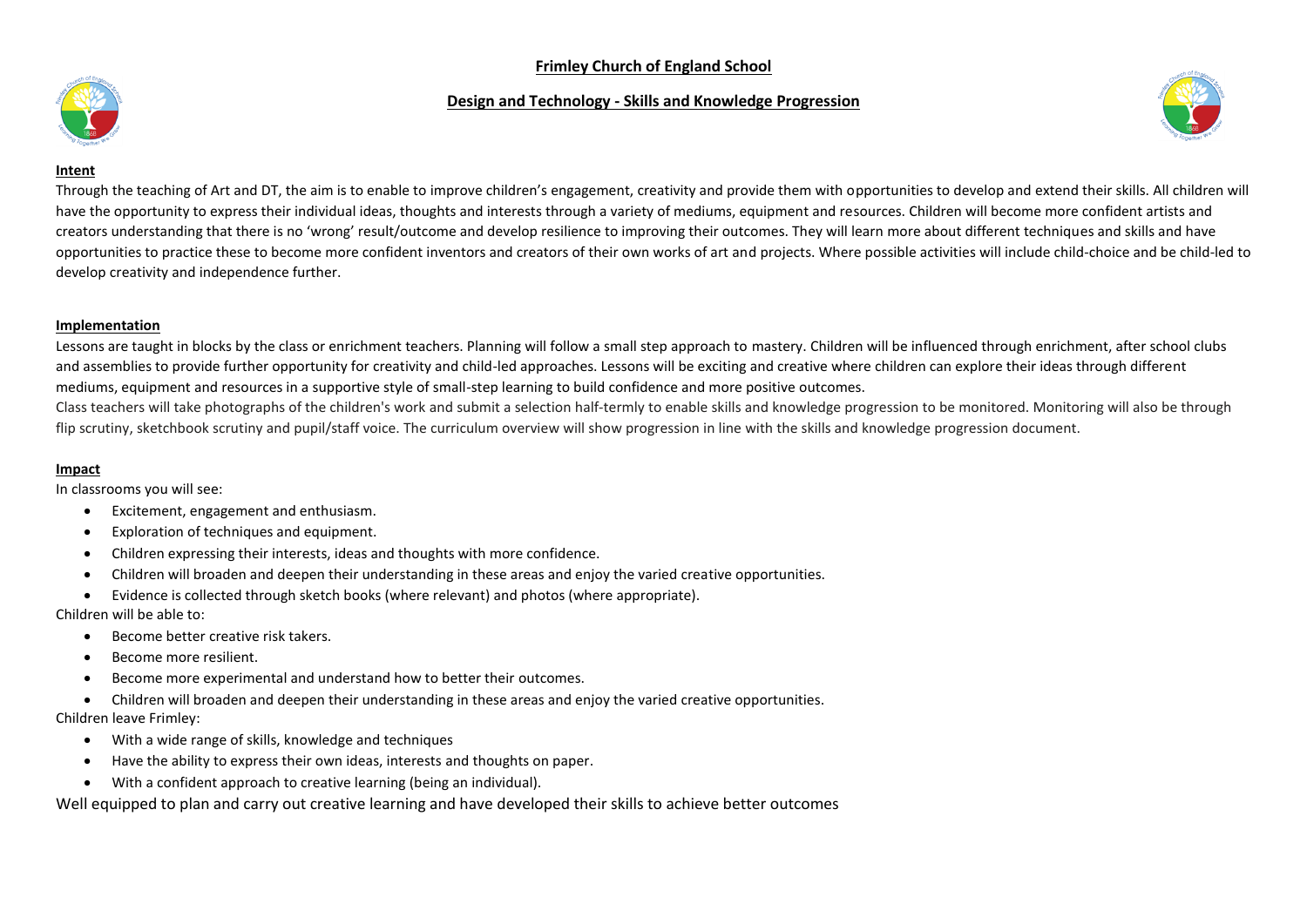## **National curriculum expectations:**

Through a variety of creative and practical activities, pupils should be taught the knowledge, understanding and skills needed to engage in an iterative process of designing and making. They should work in a range of relevant contexts [for example, the home, school, leisure, culture, enterprise, industry and the wider environment].

### **Pupils should be taught to:**

| Design           | use research and develop design criteria to inform the design of innovative, functional, appealing products that are fit for purpose, aimed at<br>particular individuals or groups.            |  |  |  |
|------------------|------------------------------------------------------------------------------------------------------------------------------------------------------------------------------------------------|--|--|--|
|                  | generate, develop, model and communicate their ideas through discussion, annotated sketches, cross-sectional and exploded diagrams,<br>prototypes, pattern pieces and computer-aided design.   |  |  |  |
| Make             | select from and use a wider range of tools and equipment to perform practical tasks (for example, cutting, shaping, joining and finishing),<br>accurately.                                     |  |  |  |
|                  | select from and use a wider range of materials and components, including construction materials, textiles and ingredients, according to their<br>functional properties and aesthetic qualities |  |  |  |
| Evaluate         | • investigate and analyse a range of existing products.                                                                                                                                        |  |  |  |
|                  | • evaluate their ideas and products against their own design criteria and consider the views of others to improve their work.                                                                  |  |  |  |
|                  | • understand how key events and individuals in design and technology have helped shape the world.                                                                                              |  |  |  |
| <b>Technical</b> | apply their understanding of how to strengthen, stiffen and reinforce more complex structures.                                                                                                 |  |  |  |
| language         | understand and use mechanical systems in their products (for example, gears, pulleys, cams, levers and linkages).                                                                              |  |  |  |
|                  | understand and use electrical systems in their products (for example, series circuits, switches, bulbs, buzzers and motors).                                                                   |  |  |  |
|                  | apply their understanding of computing to program, monitor and control their products                                                                                                          |  |  |  |

## **Cooking and Nutrition**

As part of their work with food, pupils should be taught how to cook and apply the principles of nutrition and healthy eating. Instilling a love of cooking in pupils will also open a door to one of the great expressions of human creativity. Learning how to cook is a crucial life skill that enables pupils to feed themselves and others affordably and well, now and in later life.

## **Pupils should be taught to:**

- understand and apply the principles of a healthy and varied diet
- prepare and cook a variety of predominantly savoury dishes using a range of cooking techniques
- understand seasonality, and know where and how a variety of ingredients are grown, reared, caught and processed.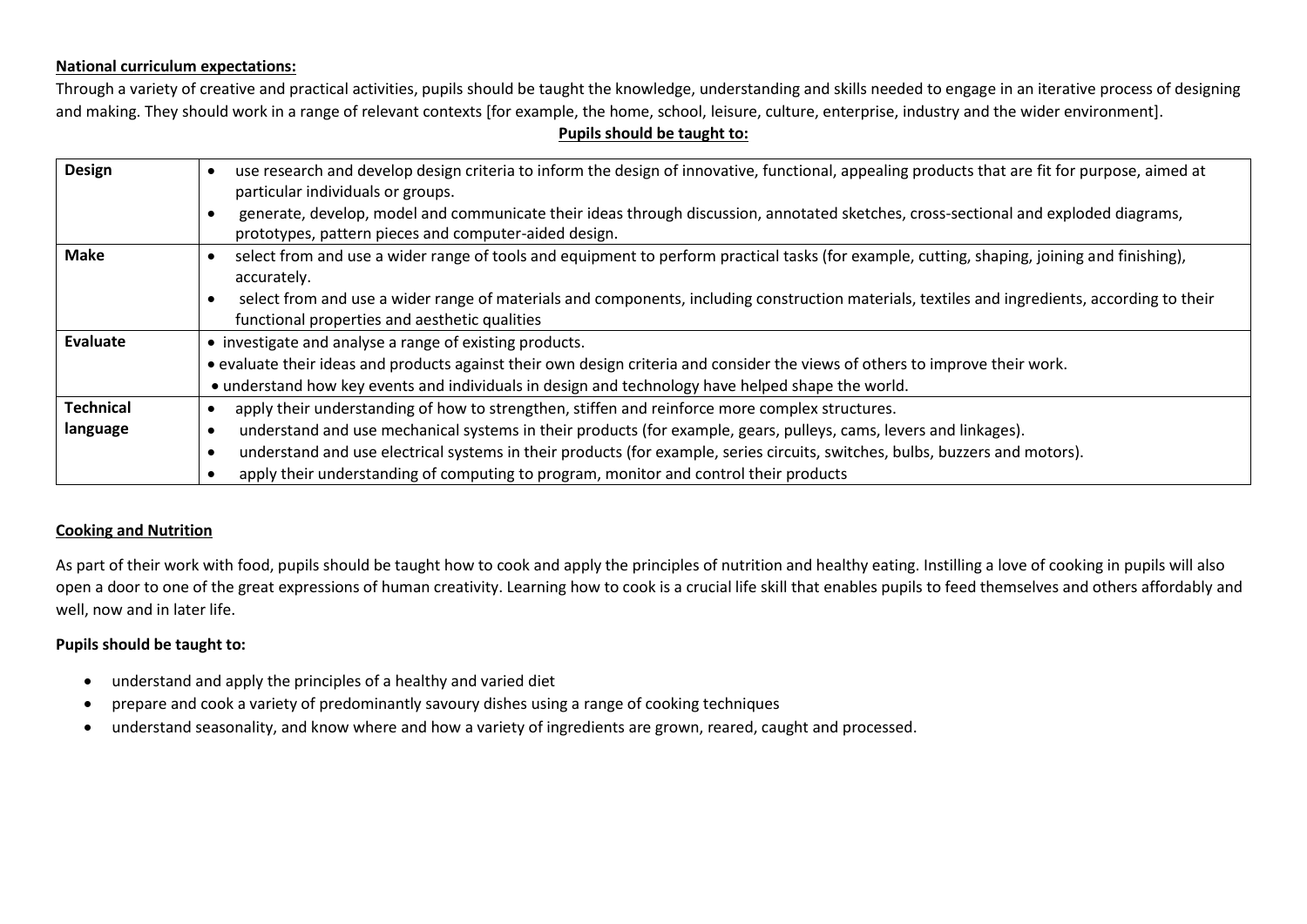# **What Frimley offers to its pupils:**

|                  | Year <sub>3</sub>                                                     | Year 4                                                                   | Year 5                                                                                  | Year 6                                                                                               |
|------------------|-----------------------------------------------------------------------|--------------------------------------------------------------------------|-----------------------------------------------------------------------------------------|------------------------------------------------------------------------------------------------------|
| <b>Knowledge</b> | Develop knowledge of:                                                 | Develop knowledge of:                                                    | Develop knowledge of:                                                                   | Develop knowledge of:                                                                                |
|                  | Simple pneumatic system to<br>create movement (In class -<br>Dragons) | Levers and linkages to create<br>movement<br>3D Models (In class - Greek | Pulleys and gears to create<br>movement (In class - Kites,<br>Moving vehicles)          | Cams, gears, pulleys, levers and<br>linkages to create movement<br>Incorporating electrical circuits |
|                  | Textiles (In class -Superhero<br>Capes)                               | comedy and Tragedy masks)<br>Creating electrical circuits for a          | Understand and use mechanical<br>systems in their products                              | within products<br>(In class - electric chairs)                                                      |
|                  | 3D Models (In class - Bird box)                                       | purpose (In class - light a bulb)                                        | Understand and use electrical<br>systems in their products                              | Computing to program monitor<br>and control products                                                 |
|                  | <b>Food Technology (Enrichment)</b>                                   | Food Technology (In class -<br><b>Romans and Enrichment)</b>             | (Incorporating electrical circuits<br>within products) (In class $-$<br>moving vehicle) | <b>Food Technology (Enrichment)</b><br>(In class - savoury dishes and<br>Enrichment)                 |
|                  |                                                                       |                                                                          | Computing to program products                                                           |                                                                                                      |
|                  |                                                                       |                                                                          | <b>Food Technology (Enrichment)</b>                                                     |                                                                                                      |
| <b>Skills</b>    | <b>Design</b>                                                         | <b>Design</b>                                                            | <b>Design</b>                                                                           | <b>Design</b>                                                                                        |
|                  | Begin to research design ideas<br>$\bullet$                           | Carry out research gathering                                             | Carry out research, using                                                               | Carry out research, using                                                                            |
|                  | with support.                                                         | information about the needs                                              | surveys and interviews.                                                                 | surveys, interviews,                                                                                 |
|                  | Develop simple design criteria<br>$\bullet$                           | and wants of particular                                                  | Identify the needs, wants and<br>$\bullet$                                              | questionnaires and web-based                                                                         |
|                  | to inform the design of                                               | individuals and groups.                                                  | preferences of particular                                                               | resources.                                                                                           |
|                  | functional products that are fit                                      | Develop design criteria to                                               | individuals and groups.                                                                 | Identify the needs, wants,                                                                           |
|                  | for purpose.                                                          | inform the design of innovative                                          | Develop a design specification<br>$\bullet$                                             | preferences and values of                                                                            |
|                  | Share ideas through discussion.<br>$\bullet$                          | and functional products that are                                         | to inform the design of                                                                 | particular individuals and                                                                           |
|                  | Begin to use sketches and<br>$\bullet$                                | fit for purpose.                                                         | innovative, functional and                                                              | groups.                                                                                              |
|                  | diagrams.                                                             | Develop their own design<br>criteria and use these to inform             | appealing products that are fit<br>for purpose and aimed at                             | Develop a detailed design<br>specification which can be                                              |
|                  | <b>Make</b>                                                           | their ideas.                                                             | particular individuals or groups.                                                       | justified with reasons.                                                                              |
|                  | Begin to select tools and<br>$\bullet$                                | Share and clarify ideas through                                          | Generate innovative ideas.<br>$\bullet$                                                 | Recognise when their products                                                                        |
|                  | equipment for the task.                                               | discussion.                                                              | Make design decisions, taking<br>$\bullet$                                              | have to fulfil conflicting                                                                           |
|                  | Measure, mark out, cut and<br>$\bullet$                               | Model their ideas using                                                  | account of constraints such as                                                          | requirements.                                                                                        |
|                  | shape, assemble, join and                                             | prototypes and pattern pieces.                                           | time.                                                                                   | Generate innovative ideas,                                                                           |
|                  |                                                                       |                                                                          |                                                                                         | drawing on research.                                                                                 |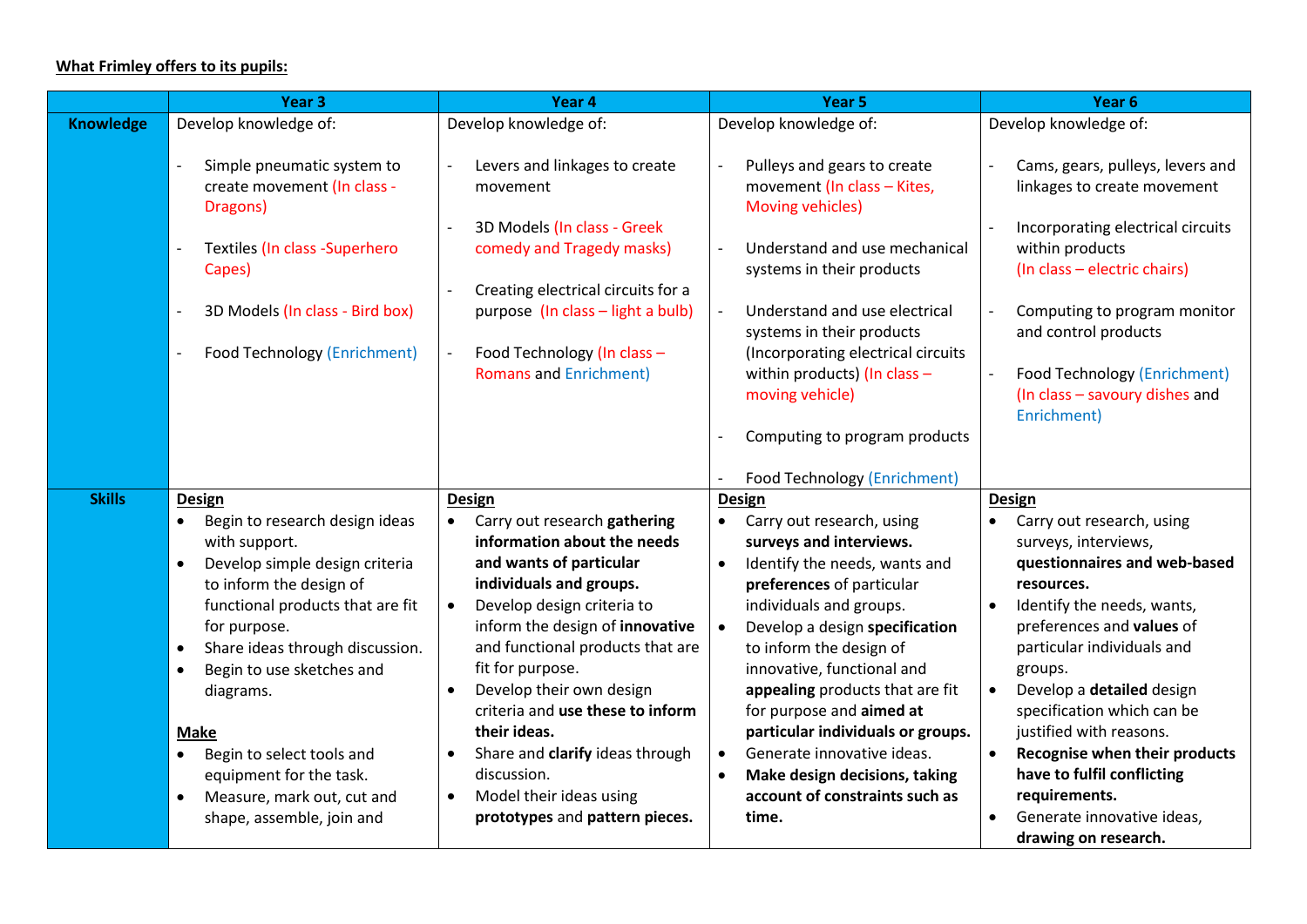| combine materials, with some<br>Begin to use annotated<br>Use annotated sketches,<br>$\bullet$<br>sketches, cross-sectional<br>drawings and diagrams, cross-<br>accuracy. | Make design decisions, taking<br>$\bullet$<br>account of constraints such as |
|---------------------------------------------------------------------------------------------------------------------------------------------------------------------------|------------------------------------------------------------------------------|
| sectional exploded diagrams.<br>drawings and diagrams.                                                                                                                    | time, resources and cost.                                                    |
| <b>Evaluate</b>                                                                                                                                                           | Use annotated sketches,<br>$\bullet$                                         |
| Begin to investigate existing<br>$\bullet$<br>Make<br><b>Make</b>                                                                                                         | drawings and diagrams, cross-                                                |
| products; identifying who made<br>Select from a range of tools and<br>Produce lists of tools,<br>$\bullet$<br>$\bullet$                                                   | sectional exploded diagrams,                                                 |
| them and when, what they like<br>equipment suitable for the<br>equipment and materials they                                                                               | prototypes, pattern pieces and                                               |
| and dislike about them.<br>need, giving simple reasons for<br>task.                                                                                                       | computer-aided design.                                                       |
| Identify what they like and<br>choices.<br>$\bullet$<br>Measure, mark out, cut and<br>$\bullet$                                                                           |                                                                              |
| dislike about their products.<br>shape, assemble, join and<br>Measure, mark out, cut and                                                                                  | <b>Make</b>                                                                  |
| Identify what is the<br>combine materials accurately.<br>shape to the nearest cm.<br>$\bullet$                                                                            | <b>Explain their choice of</b><br>$\bullet$                                  |
| same/different from their<br><b>Begin to apply modelled</b><br>Assemble, join and combine                                                                                 | materials/components                                                         |
| finishing techniques.<br>original design.<br>materials following a method.                                                                                                | according to their functional                                                |
| Begin to consider the views of<br>Apply a range of finishing                                                                                                              | and aesthetic qualities.                                                     |
| others.<br><b>Evaluate</b><br>techniques.                                                                                                                                 | Measure, mark out, cut and                                                   |
| Investigate existing products;                                                                                                                                            | shape to the nearest mm.                                                     |
| who made them and when,<br><b>Technical Knowledge</b><br><b>Evaluate</b>                                                                                                  | Assemble, join and combine                                                   |
| materials used, method of<br>Begin to apply their<br>Investigate and analyse existing                                                                                     | materials in a sensible order.                                               |
| construction, strengths and<br>understanding of how to<br>products; who made them,                                                                                        | Apply a range of finishing                                                   |
| weaknesses.<br>strengthen, stiffen and reinforce<br>when and where, materials                                                                                             | techniques, including those                                                  |
| Identify strengths and<br>simple structures<br>$\bullet$<br>used, method of construction,                                                                                 | from art and design.                                                         |
| weaknesses of their own<br>Begin to understand how simple<br>whether products meet users'                                                                                 |                                                                              |
| levers, linkages and pneumatic<br>products.<br>needs and wants, can the                                                                                                   | <b>Evaluate</b>                                                              |
| Identify whether they achieved<br>$\bullet$<br>products be recycled/ reused?<br>systems create movement.                                                                  | Investigate and analyse existing                                             |
| their design criteria and give<br>Evaluate the quality of their<br>$\bullet$                                                                                              | products; who made them,                                                     |
| <b>Cooking and Nutrition</b><br>reasons why/why not.<br>product in detail and refer to                                                                                    | when and where, materials                                                    |
| Identify foods that are healthy<br>Consider the views of others,<br>their own design criteria when<br>$\bullet$                                                           | used, method of construction,                                                |
| and unhealthy.<br>including intended users.<br>evaluating, suggesting ways to                                                                                             | whether products meet users'                                                 |
| Prepare and cook using simple<br>improve.<br>$\bullet$                                                                                                                    | needs and wants, how much                                                    |
| cooking techniques modelled by<br><b>Technical Knowledge</b><br>Consider the views of others,                                                                             | they cost to make, how                                                       |
| Develop their understanding of<br>a teacher.<br>including intended users to<br>$\bullet$                                                                                  | sustainable are the materials.                                               |
| how to strengthen, stiffen and<br>improve their work.<br>Begin to identify where food                                                                                     | Evaluate the quality,<br>$\bullet$                                           |
| reinforce more complex<br>comes from.                                                                                                                                     | manufacture and fitness for                                                  |
| <b>Technical Knowledge</b><br>structures                                                                                                                                  | purpose of the product in detail                                             |
| Develop their understanding of<br><b>Understand how levers,</b><br>$\bullet$                                                                                              | and refer to own design criteria                                             |
| how to strengthen, stiffen and<br>linkages and pneumatic systems                                                                                                          | when evaluating, suggesting                                                  |
| reinforce more complex<br>create movement.                                                                                                                                | ways to improve.                                                             |
| structures                                                                                                                                                                |                                                                              |